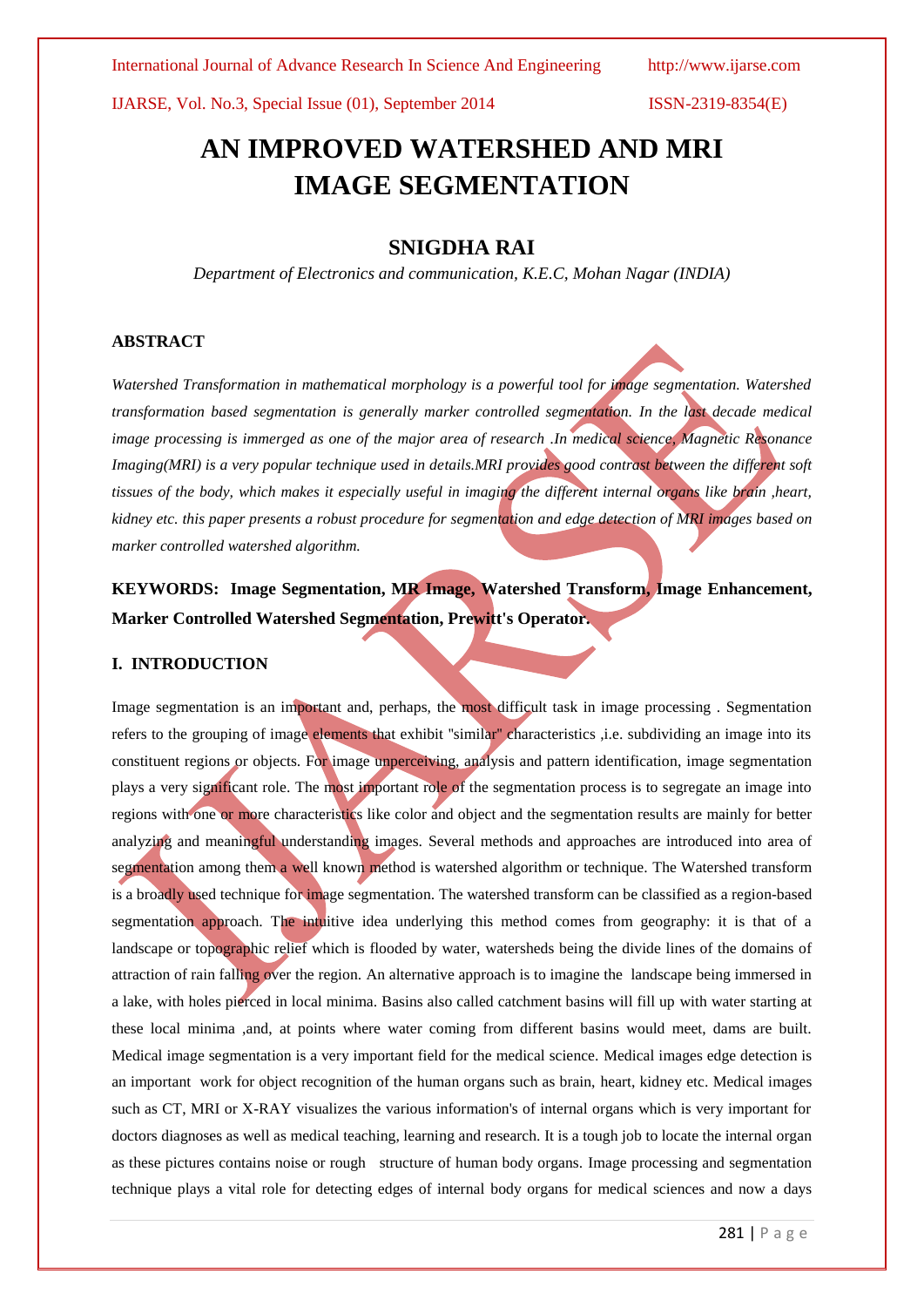#### IJARSE, Vol. No.3, Special Issue (01), September 2014 ISSN-2319-8354(E)

MRI (magnetic resonance imaging) images are very effective for the doctor's diagnoses. For a better understanding the following sections will give a better explanation with results, discussions and conclusion.

#### **II. BACKGROUND AND PRELIMINARY**

The idea that has been introduced in 1979 by S. Beucher and C.Lantuejoul.It consists in placing a water source in each regional minimum, to flood the relief from sources, and build barriers when different sources are meeting. The resulting set of barriers constitutes a watershed by flooding .By taking this concept several works has been done in various research fields .The main idea behind this in technique is to segmentation of images. We have tried to use this concept in a new dimension by detecting the human with MRI images. As an example we have chosen MRI images of human brains. Edge detection of human organs with MRI images is a major concerning problem in respect of the vision of the computer.

#### **III. THE WATERSHED TRANSFORM**

The watershed transform is a morphological based tool for image segmentation. The watershed transform can be classified as a region-based segmentation approach.Fig.1 Illustration of immersion process of watershed transforms. (CB: Catchment basins).The idea of watershed can be view as a landscape immersed in a lake; catchment basins will be filled up with water starting at each local minimum. Dams must be built where the water coming from different catchment basins may be meeting in order to avoid the merging of catchment basins. The water shed lines are defined by the catchment basins divided by the dam at the highest level where the water can reach in the landscape. As a result, watershed lines can separate individual catchment basins in the landscape. The idea is described in Fig.1 which describes the flooding or rain falling process of watershed algorithm. The process of rain falling is described in Fig.2.



**Fig.1: Illustration Of Flooding Transforms Fig.2: Illustration Of Immersion Process Of Watershed** 

#### **IV. MARKER CONTROLLED WATERSHED SEGMENTATION**

Watershed algorithm is a very good method for image segmentation, but this technique suffers from over segmentation problem. An approach used to control over segmentation is based on the concept of controlled marker. The concept of markers is a good approach to control over segmentation. The markers are connected component of an image. There are internal markers and external markers where internal markers are associated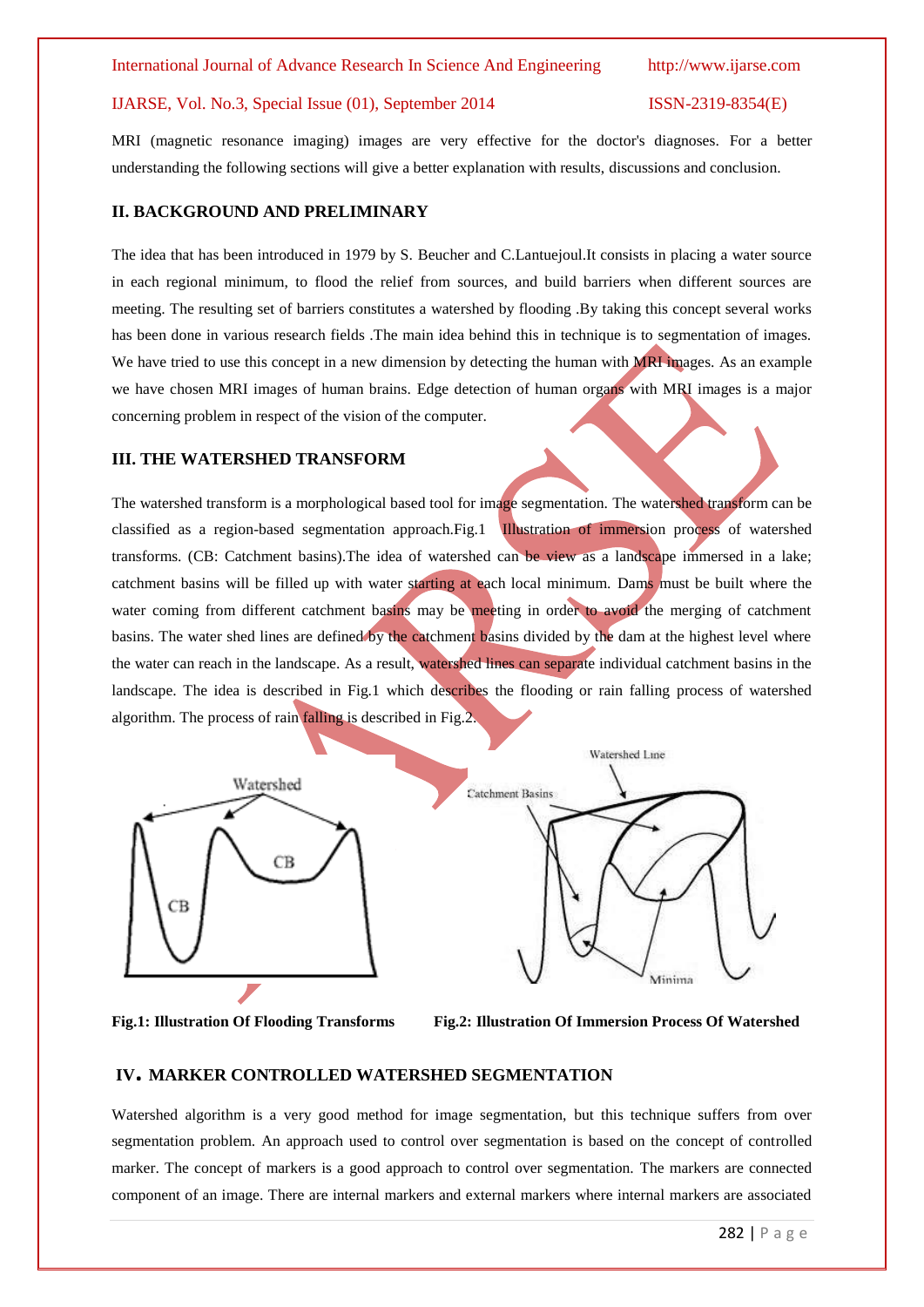#### IJARSE, Vol. No.3, Special Issue (01), September 2014 ISSN-2319-8354(E)

with object of interest and external markers are associated with the background .This is a very useful technique for improvisation of watershed transform to overcome the over segmentation problem. Marker -controlled watershed segmentation follows this basic procedure:

IV.1 : Compute a segmentation function. This is an image whose dark regions are the objects you are trying to object.

IV.2 : Compute foreground markers. These are connected blobs of pixels within each of the objects.

IV.3 : Compute background markers. These are pixels that are not part of any object.

IV.4 : Modify the segmentation function so that it only has minima at the foreground and background marker locations.

IV.5 : Compute the watershed transform of the modified segmentation function.

### **V. PROPOSED TECHNIQUE**



The marker controlled watershed transform is mainly for the problems where adjacent objects are there in an image and we have to separate them using image processing operations. This approach deals with catchment basins and watershed ridge lines in an image by assuming it as a surface where light pixels are low. In the initial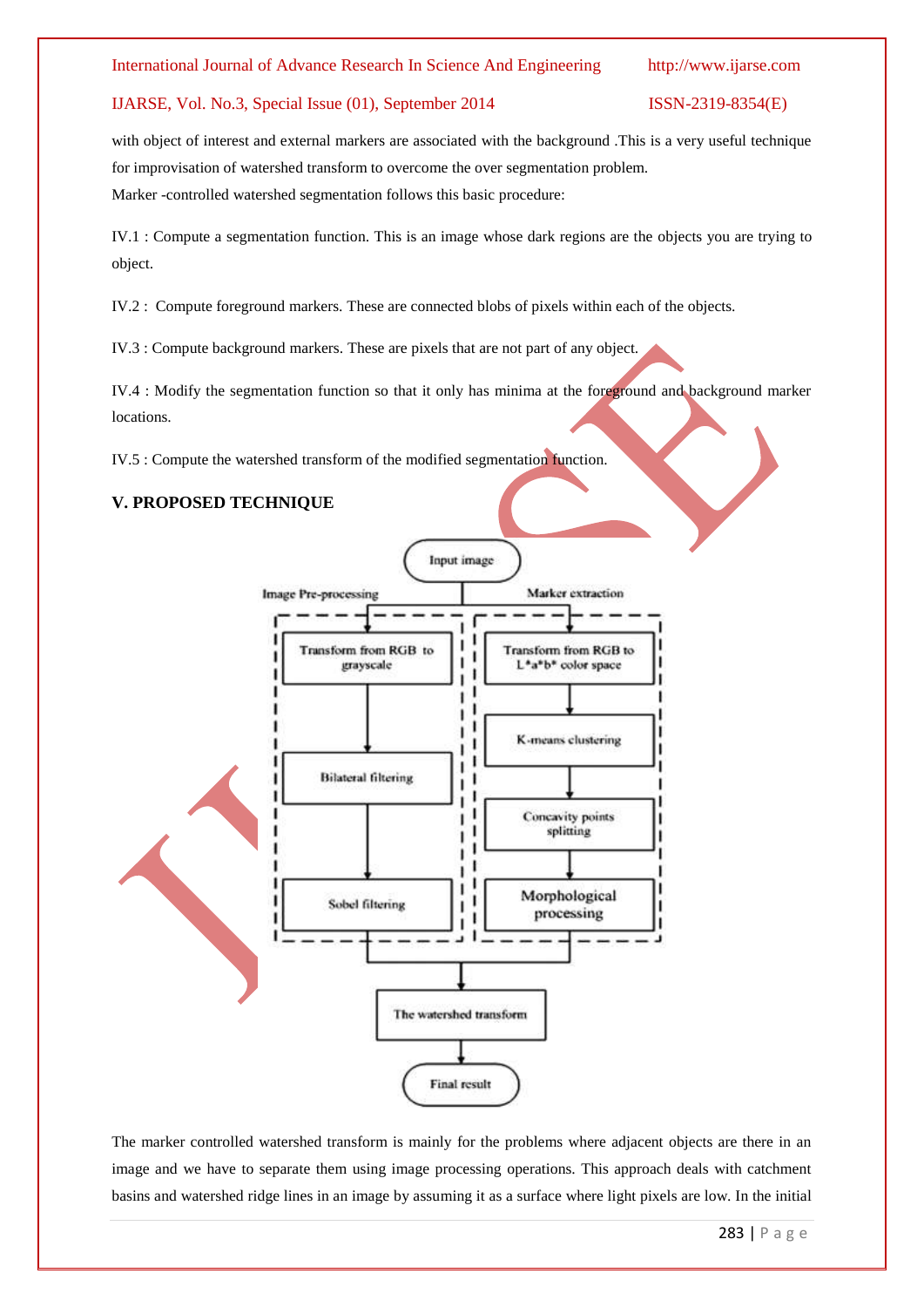#### IJARSE, Vol. No.3, Special Issue (01), September 2014 ISSN-2319-8354(E)

step we have to convert a 3D color image into gray scale and compute the gradient magnitude as the segmentation function where gradient is highest at the borders of the object and generally low inside the object. We will then use the internal marker to distinguish the foreground of adjacent objects. The background of image will then be segregated from the foreground objects using the external markers. Finally we will aggregate the computed result of the watershed transform and examine the final image .The detailed algorithm is the following:

STEP 1: Insert the original image as input.

STEP 2: Convert the image into gray scale.

STEP 3: Find out the gradient magnitude.

STEP 4: Mark the foreground objects.

STEP 5: Mark the background objects.

STEP 6: Estimate the watershed transform.

## **VI. RESULTS AND DISCUSSIONS**

The designed algorithm has been tested on MRI brain images. Results indicate that the segmentation is very clear for the images where the region of interest where the region of interest is enhanced. An image segmentation approach based on Marker Controlled Watershed Transform has been discussed .This approach for segmentation of medical images can help in the proper detection of the region of interest and also can be very helpful for doctor's diagnoses, medical teaching, learning and research .We have tried to proposed a robust approach for 3D medical image segmentation with human brain images by using marker-based watershed segmentation. With this approach we can reduce user interaction and speeds up the entire segmentation process. In this paper this approach has been applied successfully on medical images where we have chosen MRI brain images. Furthermore the algorithm should be improved for more demanding tasks as brain, heart, liver or kidney segmentation with the CT image data in 3D nature.